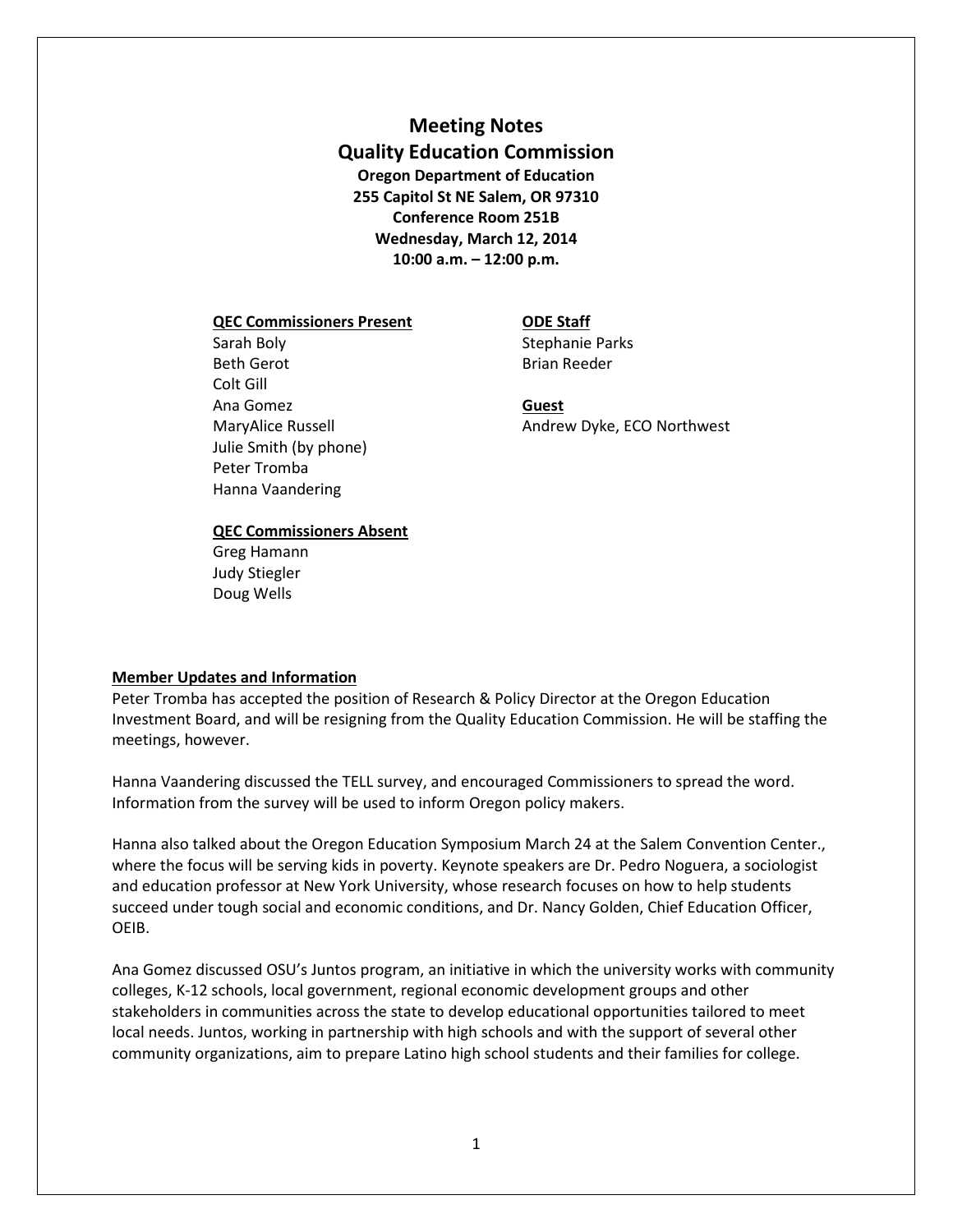## **Update on Best Practices Research**

Sarah Boly has modified the Best Practices Research timeline. The new timeline is as follows:

| January 23               | Project meeting held involving ECO NW, EPIC, and the QEC to revise the<br>QEC's best practices research project timeline and to discuss the school and<br>student characteristics that will be taken into consideration throughout the<br>research conducted by both contractors.                         |
|--------------------------|-----------------------------------------------------------------------------------------------------------------------------------------------------------------------------------------------------------------------------------------------------------------------------------------------------------|
| January 23 - February 23 | Development by ECO NW of the student-level model of postsecondary<br>enrollment and persistence among recent Oregon high school students.<br>Preparation by EPIC of the matched pair high school outreach<br>communication plan and other elements of the overall implementation plan<br>for CampusReady. |
| February 2014            | Best Practices Panel phone conference with EPIC to discuss match pair high<br>school outreach communications.                                                                                                                                                                                             |
| January 24-March 6       | Preparation by ECO NW of the college readiness ranking report and the<br>early identification of potential high school matched pairs.                                                                                                                                                                     |
| March 6                  | ECO NW submits draft research results/recommendations to the Best<br>Practices Panel for preliminary review.                                                                                                                                                                                              |
| March 12                 | ECO NW reports final research results/recommendations at the regularly<br>scheduled QEC meeting and QEC selects the five matched pairs that will be<br>the subjects of the CampusReady study conducted by EPIC.                                                                                           |
| March 13                 | Outreach to and implementation planning with matched pair high schools<br>begins.                                                                                                                                                                                                                         |
| March 28-April 28        | Campus Ready administration window is open (schools have access to the<br>online system to complete the surveys).                                                                                                                                                                                         |
| April 9                  | EPIC discusses CampusReady with the QEC. QEC also engages in a discussion<br>about the feasibility of conducting case studies as a third phase of the<br>research project.                                                                                                                                |
| May 14                   | Best Practices Panel presents and discusses the literature review with all<br>Commissioners.                                                                                                                                                                                                              |
| <b>June 2014</b>         | EPIC delivers Insight Reports based on Campus Ready findings.                                                                                                                                                                                                                                             |
| <b>July 2014</b>         | Tentative Final Draft Research write-up submitted and approved for<br>inclusion in 2014 QEM Report                                                                                                                                                                                                        |